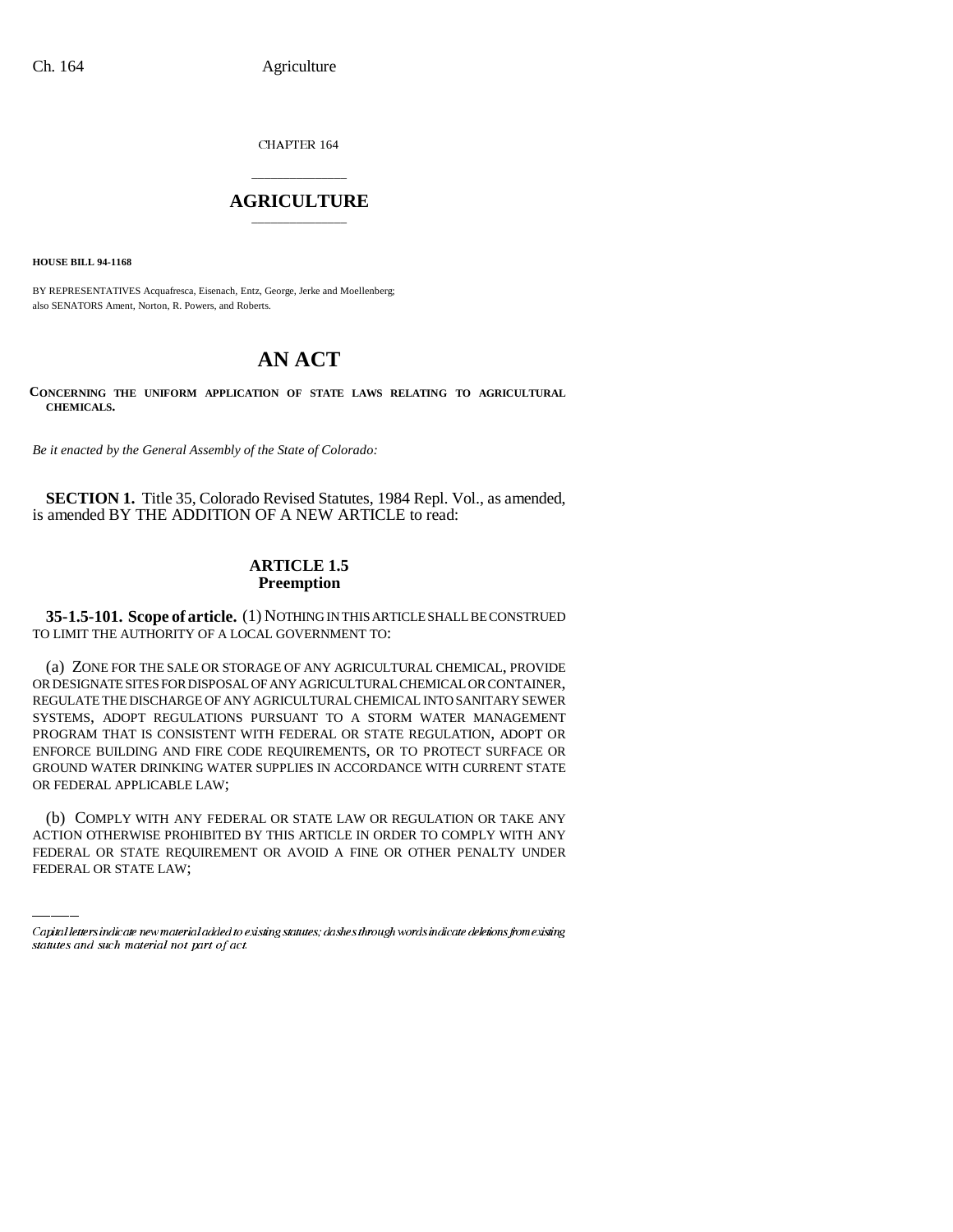(c) IMPLEMENT A COOPERATIVE AGREEMENT WITH ANY FEDERAL OR STATE AGENCY;

(d) REGULATE THE USE OF AGRICULTURAL CHEMICALS ON PROPERTY IN WHICH THE LOCAL GOVERNMENT HAS A FEE SIMPLE ABSOLUTE OWNERSHIP INTEREST;

(e) ISSUE LOCAL OCCUPATIONAL LICENSES.

(2) THE LACK OF A PROVISION IN THIS ARTICLE EXPLICITLY PREEMPTING LOCAL GOVERNMENT REGULATION OF ANY PARTICULAR AGRICULTURAL CHEMICAL NOT LISTED IN SECTION 35-1.5-102 (2) SHALL NOT BE CONSTRUED AS AN IMPLICIT GRANT OF AUTHORITY TO A LOCAL GOVERNMENT PURSUANT TO THIS ARTICLE TO REGULATE ON THAT SUBJECT.

**35-1.5-102. Definitions.** AS USED IN THIS ARTICLE, UNLESS THE CONTEXT OTHERWISE REQUIRES:

(1) "ADJUVANT" MEANS A MATERIAL ADDED TO AN AGRICHEMICAL SOLUTION TO IMPROVE PERFORMANCE.

(2) "AGRICULTURAL CHEMICAL" MEANS ANY DEVICE, PLANT NUTRIENT, ANIMAL NUTRIENT, OR ADJUVANT AND ANY TREATED, ALTERED, OR ENGINEERED PLANT OR ANIMAL MATERIAL.

(3) "ANIMAL NUTRIENT" MEANS ANY FEED SUBJECT TO ARTICLE 60 OF THIS TITLE AND ANY MATERIAL FOR THE MAINTENANCE, GROWTH, OR PRODUCTION OF ANIMALS.

(4) "DEVICE" MEANS A DEVICE AS DEFINED IN SECTION 35-9-103 (5).

(5) "LOCAL GOVERNMENT" MEANS A COUNTY, HOME RULE COUNTY, CITY AND COUNTY, CITY, HOME RULE CITY, SPECIAL DISTRICT, OR OTHER POLITICAL SUBDIVISION OF THE STATE.

- (6) "PLANT NUTRIENT" MEANS:
- (a) AN AGRICULTURAL LIMING MATERIAL AS DEFINED IN SECTION 35-12-103 (1);
- (b) A PLANT AMENDMENT AS DEFINED IN SECTION 35-12-103 (27);
- (c) A PLANT NUTRIENT AS DEFINED IN SECTION 35-12-103 (28);

(d) A SOIL CONDITIONER AS DEFINED IN SECTION 35-12-103 (31);

- (e) ANHYDROUS AMMONIA AS DEFINED IN SECTION 35-13-102 (1);
- (f) A COMMERCIAL FERTILIZER AS DEFINED IN SECTION 35-12-103 (7);
- (g) TREATED OR UNTREATED MANURE;
- (h) WATER RUNOFF FROM A CONFINED ANIMAL FEEDING OPERATION THAT IS